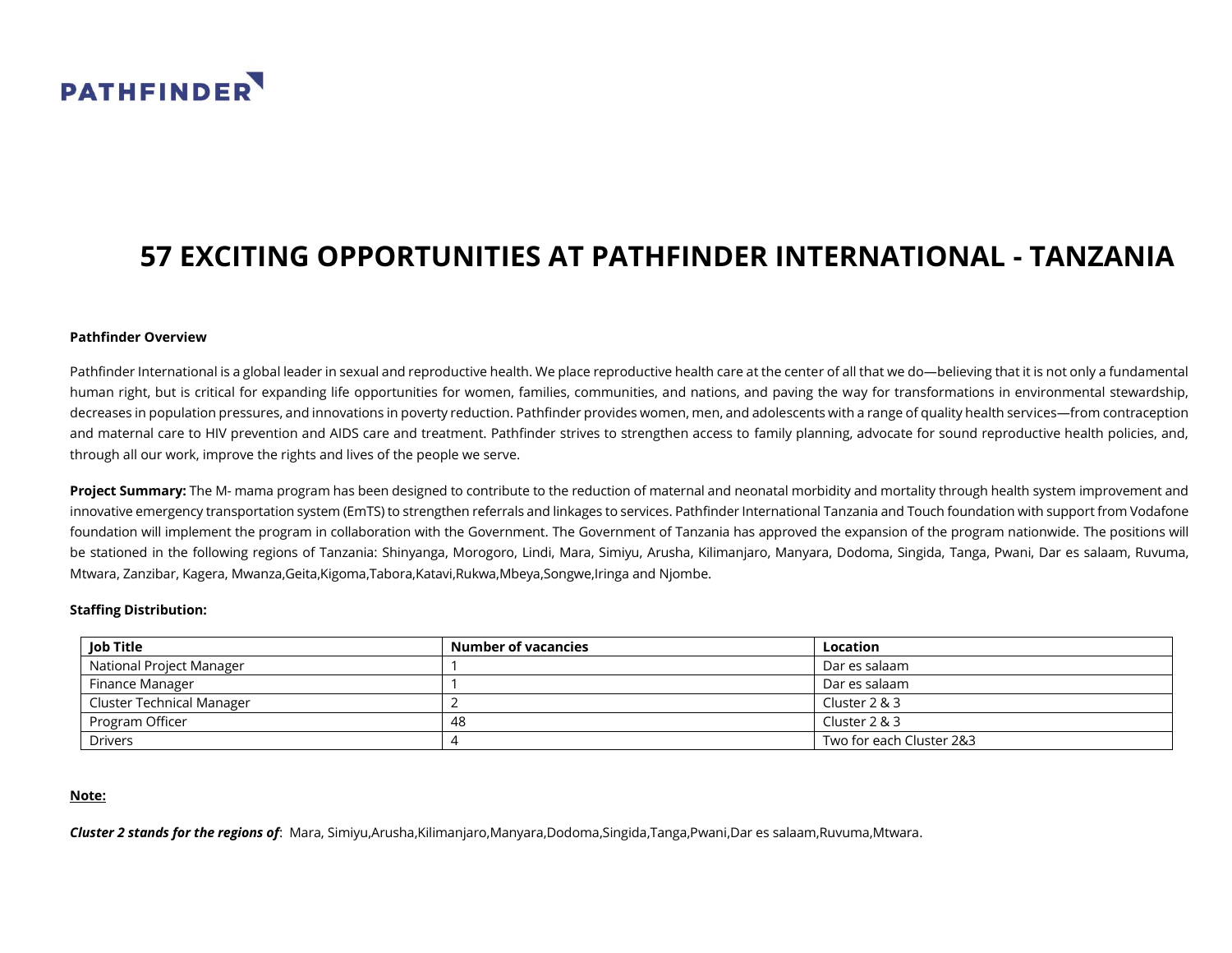*Cluster 3 stands for the regions of:* Kagera, Mwanza, Geita,Kigoma,Tabora,Katavi,Rukwa,Mbeya,Songwe,Iringa,Njombe.

#### **1. FINANCE MANAGER – 1 vacancy**

| <b>Reports to:</b>                                                                                                                                                                                                                                                                                                                                                                                                                                                                                                                                                                                                                                                                                                                                                                                                                                                                                                                                                                                                                                                                                                                                                                                                                                                                                                                                                                                                                                                                                                             | <b>Classification:</b>                                                                                                                                                                                                                                                                                                                                                                                                                                                                                                                                                                                                                                                                                                                                                                                                                                                                                                                                                                                                                                                                                                                                                                                                                                                                                                                                                                                                                                                                                                                                                                                                                                                                                                                                                                                                                                                                                                                                                                                                                                                                                                                                           |  |  |
|--------------------------------------------------------------------------------------------------------------------------------------------------------------------------------------------------------------------------------------------------------------------------------------------------------------------------------------------------------------------------------------------------------------------------------------------------------------------------------------------------------------------------------------------------------------------------------------------------------------------------------------------------------------------------------------------------------------------------------------------------------------------------------------------------------------------------------------------------------------------------------------------------------------------------------------------------------------------------------------------------------------------------------------------------------------------------------------------------------------------------------------------------------------------------------------------------------------------------------------------------------------------------------------------------------------------------------------------------------------------------------------------------------------------------------------------------------------------------------------------------------------------------------|------------------------------------------------------------------------------------------------------------------------------------------------------------------------------------------------------------------------------------------------------------------------------------------------------------------------------------------------------------------------------------------------------------------------------------------------------------------------------------------------------------------------------------------------------------------------------------------------------------------------------------------------------------------------------------------------------------------------------------------------------------------------------------------------------------------------------------------------------------------------------------------------------------------------------------------------------------------------------------------------------------------------------------------------------------------------------------------------------------------------------------------------------------------------------------------------------------------------------------------------------------------------------------------------------------------------------------------------------------------------------------------------------------------------------------------------------------------------------------------------------------------------------------------------------------------------------------------------------------------------------------------------------------------------------------------------------------------------------------------------------------------------------------------------------------------------------------------------------------------------------------------------------------------------------------------------------------------------------------------------------------------------------------------------------------------------------------------------------------------------------------------------------------------|--|--|
| <b>Finance Director</b>                                                                                                                                                                                                                                                                                                                                                                                                                                                                                                                                                                                                                                                                                                                                                                                                                                                                                                                                                                                                                                                                                                                                                                                                                                                                                                                                                                                                                                                                                                        | Regular Full-time                                                                                                                                                                                                                                                                                                                                                                                                                                                                                                                                                                                                                                                                                                                                                                                                                                                                                                                                                                                                                                                                                                                                                                                                                                                                                                                                                                                                                                                                                                                                                                                                                                                                                                                                                                                                                                                                                                                                                                                                                                                                                                                                                |  |  |
|                                                                                                                                                                                                                                                                                                                                                                                                                                                                                                                                                                                                                                                                                                                                                                                                                                                                                                                                                                                                                                                                                                                                                                                                                                                                                                                                                                                                                                                                                                                                |                                                                                                                                                                                                                                                                                                                                                                                                                                                                                                                                                                                                                                                                                                                                                                                                                                                                                                                                                                                                                                                                                                                                                                                                                                                                                                                                                                                                                                                                                                                                                                                                                                                                                                                                                                                                                                                                                                                                                                                                                                                                                                                                                                  |  |  |
| <b>Grade Level: TZ-09</b>                                                                                                                                                                                                                                                                                                                                                                                                                                                                                                                                                                                                                                                                                                                                                                                                                                                                                                                                                                                                                                                                                                                                                                                                                                                                                                                                                                                                                                                                                                      | Directs:<br>None<br>$\bullet$                                                                                                                                                                                                                                                                                                                                                                                                                                                                                                                                                                                                                                                                                                                                                                                                                                                                                                                                                                                                                                                                                                                                                                                                                                                                                                                                                                                                                                                                                                                                                                                                                                                                                                                                                                                                                                                                                                                                                                                                                                                                                                                                    |  |  |
|                                                                                                                                                                                                                                                                                                                                                                                                                                                                                                                                                                                                                                                                                                                                                                                                                                                                                                                                                                                                                                                                                                                                                                                                                                                                                                                                                                                                                                                                                                                                | Summary: Manages the financial aspects of a project. Analyzes figures and implements recommendations based on these findings. Guides regional project offices and project                                                                                                                                                                                                                                                                                                                                                                                                                                                                                                                                                                                                                                                                                                                                                                                                                                                                                                                                                                                                                                                                                                                                                                                                                                                                                                                                                                                                                                                                                                                                                                                                                                                                                                                                                                                                                                                                                                                                                                                        |  |  |
| staff regarding management of financial, budgetary, and contractual issues.                                                                                                                                                                                                                                                                                                                                                                                                                                                                                                                                                                                                                                                                                                                                                                                                                                                                                                                                                                                                                                                                                                                                                                                                                                                                                                                                                                                                                                                    |                                                                                                                                                                                                                                                                                                                                                                                                                                                                                                                                                                                                                                                                                                                                                                                                                                                                                                                                                                                                                                                                                                                                                                                                                                                                                                                                                                                                                                                                                                                                                                                                                                                                                                                                                                                                                                                                                                                                                                                                                                                                                                                                                                  |  |  |
| <b>Key Job Outcomes:</b>                                                                                                                                                                                                                                                                                                                                                                                                                                                                                                                                                                                                                                                                                                                                                                                                                                                                                                                                                                                                                                                                                                                                                                                                                                                                                                                                                                                                                                                                                                       | <b>Minimally Required Job-Specific Competencies:</b>                                                                                                                                                                                                                                                                                                                                                                                                                                                                                                                                                                                                                                                                                                                                                                                                                                                                                                                                                                                                                                                                                                                                                                                                                                                                                                                                                                                                                                                                                                                                                                                                                                                                                                                                                                                                                                                                                                                                                                                                                                                                                                             |  |  |
| Financial Management: Works with teams to track financial performance<br>1.<br>against approved budgets, key performance indicators and milestones.<br>Reviews status of projects and budgets and prepares required reports.<br>Fund Tracking: Tracks funding availability by maintaining accurate records of<br>2.<br>expenditures including subcontractor costs.<br>Project Budget Advising: Guides project managers in preparing, monitoring,<br>3.<br>and reporting expenditure projections.<br>Quarterly Review Reports: Works with the Director of Finance and Operationsto<br>4.<br>complete the monthly and quarterly project reviews. Shares the financial<br>results with project teams. Provides recommendations based on analytical<br>findings.<br>5.<br>Issue Escalation and Resolution: Communicates and/or escalates issues,<br>including budget overruns, losses, non-compliance in a timely manner to the<br>Finance and Administration Director for resolution.<br>Project Forecast Tracking: Maintains and updates the project forecast in<br>6.<br>Finance's database and tracks budget versus actuals monthly and quarterly.<br>Budget Preparation for Proposals and Reports: Develops budgets for the<br>7.<br>Finance and Administration Director for proposals and reports.<br>Management and Supervision: Recruits, hires, develops and directs membersof<br>8.<br>a small team.<br>Project Management and Participation: Leads, manages or participates on<br>9.<br>cross-functional project teams. | Finance and Accounting: Advanced knowledge of finance and accounting<br>principles and practices for non-profit global organizations.<br>Budgeting: Ability to prepare and guide others in preparing budgets for projects.<br>Risk Analysis and Forecasting: Proven ability to identify areas of risk, build cost<br>$\bullet$<br>assumptions, and forecast financial performance.<br>Financial Reporting: Ability to develop and deliver required financial reports.<br>Management and Supervision: Proven ability to direct, develop and supervise the<br>$\bullet$<br>work of others.<br>Systems and Tools: Advanced knowledge of finance and accounting platforms.<br>$\bullet$<br><b>Minimally Required Organizational Competencies:</b><br>Software Applications: Advanced knowledge of MS Office products, including MS<br>$\bullet$<br>Word, Excel, Outlook and PowerPoint.<br>Sexual and Reproductive Health and Rights Services: Foundational knowledge of<br>$\bullet$<br>family planning and reproductive health principles, practices and services of<br>assigned project and program.<br>Passion for Sexual and Reproductive Health Services: Commitment to family planning,<br>$\bullet$<br>reproductive health services, gender, maternal, child health services, and<br>eradication of harmful traditional practices.<br>Language: Advanced oral and written communication skills in local language andin<br>$\bullet$<br>English.<br>Influencing: Proven ability to influence others at all levels within the organization<br>$\bullet$<br>Customer Service: Advanced customer service skills.<br>$\bullet$<br>Organization, Planning and Multi-tasking: Advanced organizational and planning<br>$\bullet$<br>skills, project planning and project management skills. Proven ability to set<br>priorities, meet deadlines and multi-task with minimal supervision.<br>Self-Management and Teamwork: Ability to work independently or as a member of<br>the team, ability to be detailed-oriented, and ability to manage stress effectively in<br>a fast-paced environment.<br>Matrix Management: Ability to thrive in a matrixed organization. |  |  |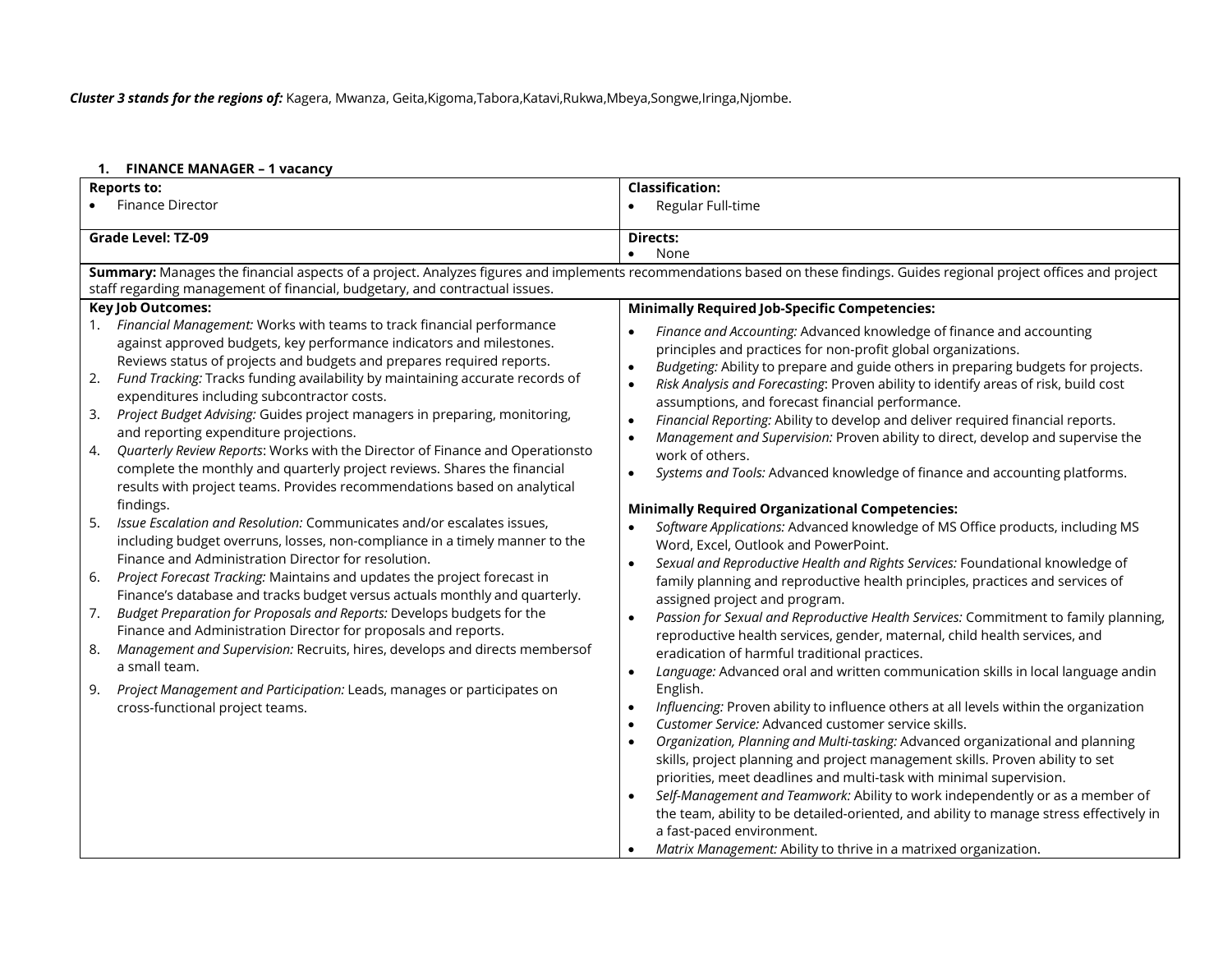| $\bullet$ | Confidentiality: Ability to maintain confidentiality in work related matters. |
|-----------|-------------------------------------------------------------------------------|
|           |                                                                               |
|           |                                                                               |
|           |                                                                               |
|           |                                                                               |
|           |                                                                               |
|           |                                                                               |
|           |                                                                               |
|           |                                                                               |
|           |                                                                               |
|           |                                                                               |
|           |                                                                               |
|           |                                                                               |
|           |                                                                               |
|           |                                                                               |
|           |                                                                               |
|           |                                                                               |
|           |                                                                               |
|           |                                                                               |
|           |                                                                               |
|           |                                                                               |
|           |                                                                               |
|           |                                                                               |
|           |                                                                               |
|           |                                                                               |
|           |                                                                               |
|           |                                                                               |
|           |                                                                               |
|           |                                                                               |
|           |                                                                               |
|           |                                                                               |
|           |                                                                               |
|           |                                                                               |
|           |                                                                               |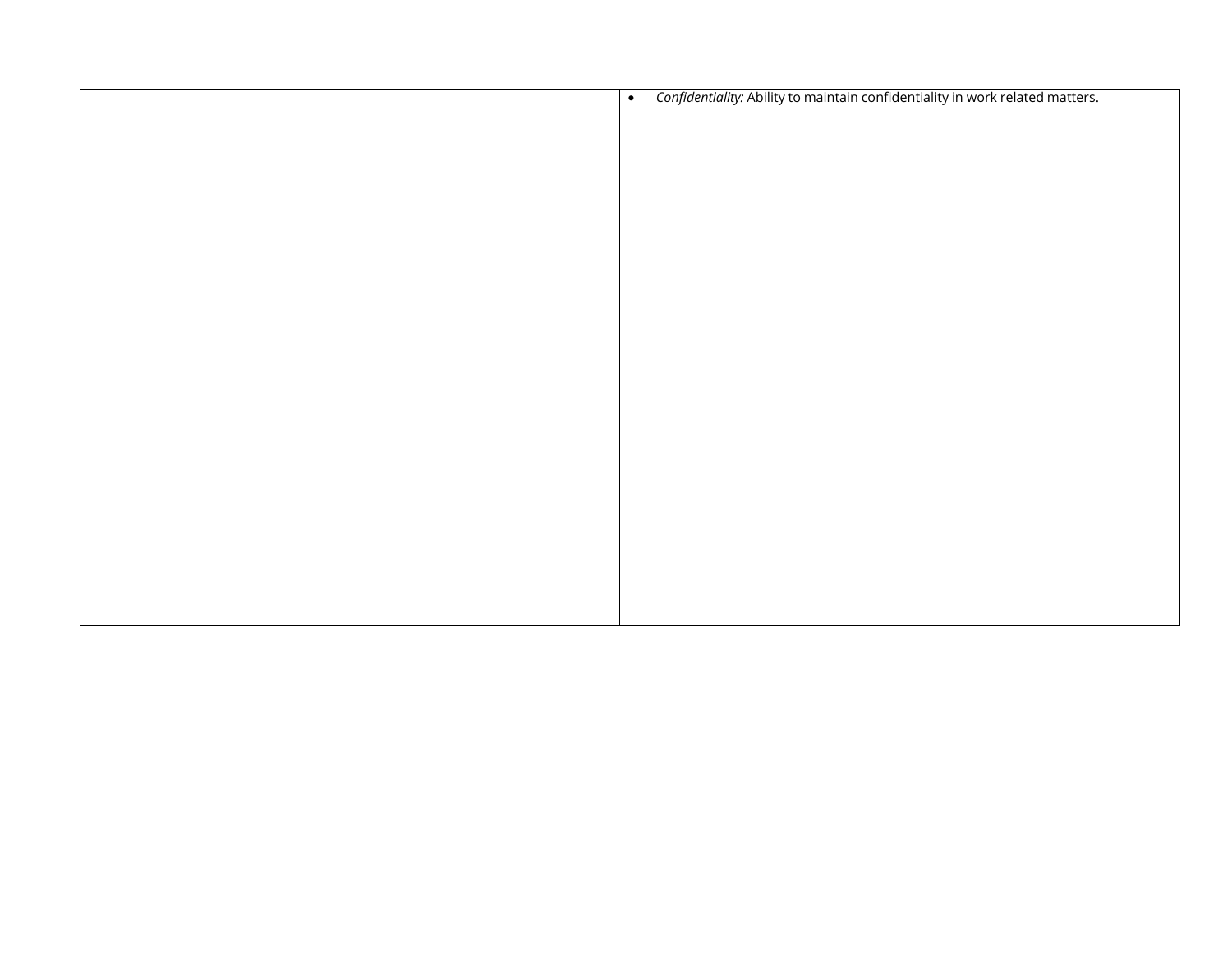| <b>Minimally Required Education, Training and Experience:</b>                |  | <b>Other Information:</b>                                |  |  |
|------------------------------------------------------------------------------|--|----------------------------------------------------------|--|--|
| Bachelor's degree in Accounting or Finance                                   |  | Travel required (10% or less)                            |  |  |
| 5 years' experience with developing complex budgets                          |  | Uses cellular and desk phone; laptop or desktop computer |  |  |
| 5 years' project control experience at a government contractor or a directly |  |                                                          |  |  |
| related field such as financial analysis, finance, accounting, pricing, or   |  |                                                          |  |  |
| contracts.                                                                   |  |                                                          |  |  |
| Experience assisting Project Managers or other Program Leaders               |  |                                                          |  |  |
| Prefer: USAID experience                                                     |  |                                                          |  |  |
| Prefer: Setting-up experience of field offices for USAID contracts           |  |                                                          |  |  |

## **2. CLUSTER TECHNICAL MANAGER- 2 vacancies**

| <b>Reports to:</b>                          | <b>Classification:</b>    |  |  |
|---------------------------------------------|---------------------------|--|--|
| Programs and Impact<br>$\bullet$            | Regular Full-time         |  |  |
| Direct Supervisor: National Project Manager |                           |  |  |
|                                             |                           |  |  |
| Grade Level: TZ - 09                        | Directs:                  |  |  |
|                                             | <b>D</b> Project Officers |  |  |
| .<br>.                                      | .<br>.<br>.               |  |  |

**Summary:** Leads and manages the project to achieve its intended impact in strengthening quality SRHR and SSCB service delivery (facility and community based) and globally increasing family planning use. Provides strategic leadership and managerial oversight of the administrative, programmatic, technical, and operational aspects of the project. Oversees the day-to-day work, including financial and budgetary oversight, timely implementation of activities, and stakeholder relationship management. Deploys staff and financial resources to achieve project targets. Positions the project as a leader in the field of SRHR and SSCB and as a successful partner in the development and cost-effective implementation of funded programs. Develops and maintains relationships with funding organizations and SRHR, SSCB programs operating globally.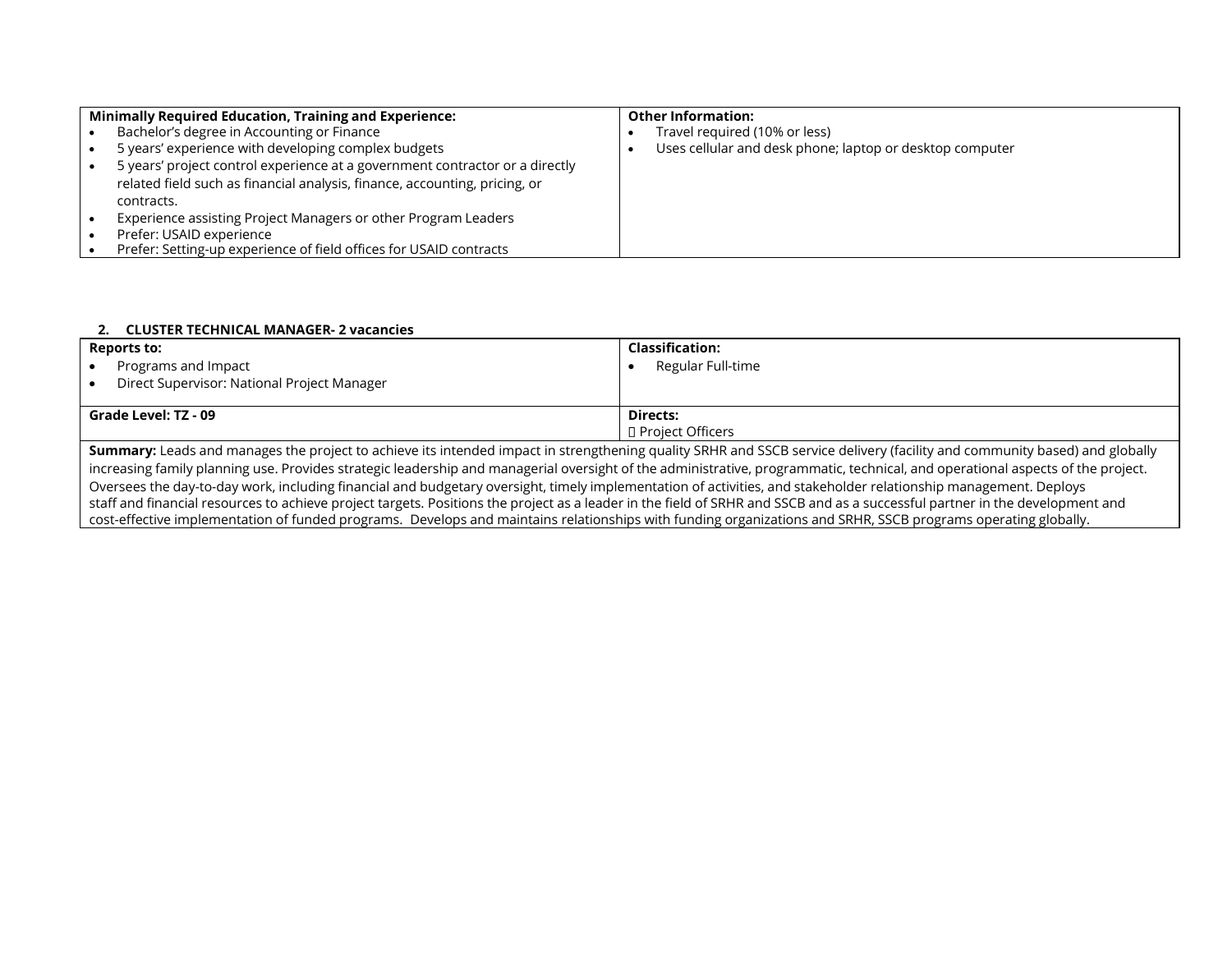## **Key Job Outcomes:**

## **Minimally Required Job Specific Competencies:**

- 1. *Strategic Leadership:* Provides strategic direction of project activities. Develops and updates the project strategic plan to ensure alignment with programmatic directions and international priorities.
- 2. *Project Implementation:* Ensures that project performance objectives and mandated deliverables such as technical activities, annual work plans and programmatic/financial/technical reports are carried out in a timely fashion andmeet the highest quality standards.
- 3. *Monitoring, Evaluation and Learning Plans:* Leads and directs monitoring, evaluation and learning strategies, frameworks, plans and indicators to capture project performance and results. Leads a periodic implementation review process to monitor progress and to identify specific actions that may be needed to achieve expected results.
- 4. *Financial and Administrative Operations:* Collaborates with project staff to establish and maintain the ongoing administrative and financial operations of project offices, and ensure compliance with Pathfinder International's policy and contract provisions. Develops, monitors and revises budget pipeline and conducts monthly reviews to ensure accountability of all project activities as well as the accurate and timely reporting of finance deliverables. Manage funds and approve expenditures in accordance with Pathfinder International and USAID procedures, cost principles, and regulations.
- 5. *Contracts:* Contracts with and manages local individuals/organizations for identified tasks according to regulations and procedures. Negotiates consultancy agreements and develops capacity of local partners in mandated program areas.
- 6. *Security Standards and Guidelines:* Ensures that appropriate security standards, guidelines and procedures are established, maintained, updated regularly and adhered to by the staff in all project offices in compliance with donor rules and regulations.
- 7. *Management and Supervision:* Recruits, hires, develops and manages staff and subcontractors.
- *Country Specific Public Health System:* Deep knowledge of the countries' public health systems. Deep knowledge of the political, social, economic, and cultural context of working globally. Mastery of knowledge of applicable US Government regulations and administrative procedures on the country specific public health system programs and projects.
- *Sexual Reproductive Health and Rights Services:* Deep knowledge of family planning and reproductive health principles, practices and services of programs, including program strategies and indicators, and the latest professional developments in SRHR, including special challenges and measurement issues faced in the developing world.
- *Strategic Planning and Implementation:* Advanced skills strategic visioning and leadership in institutional capacity building and developing.
- *Proposal Development:* Mastery of skills in proposal development from concept to full proposal, resource mobilization and budget management.
- *Research Methods:* Advanced knowledge and ability to apply quantitative and qualitative research methods.
- *Data Collection Methods:* Advanced knowledge in data integrity and collection methods.
- *Statistical Software Applications*. Proven ability to apply statistical software applications.
- *Leadership and Management:* Proven ability to lead, manage, and develop others within a matrix culture.
- *Program and Project Planning and Management:* Advanced skills in designing, implementing and monitoring and evaluating development and intervention activities to fulfill performance objectives, including the timely implementation andreporting of donor-funded program activities in the health secto
- *Community Relations:* Advanced skills in facilitating working relationships between partners, government officials, and communities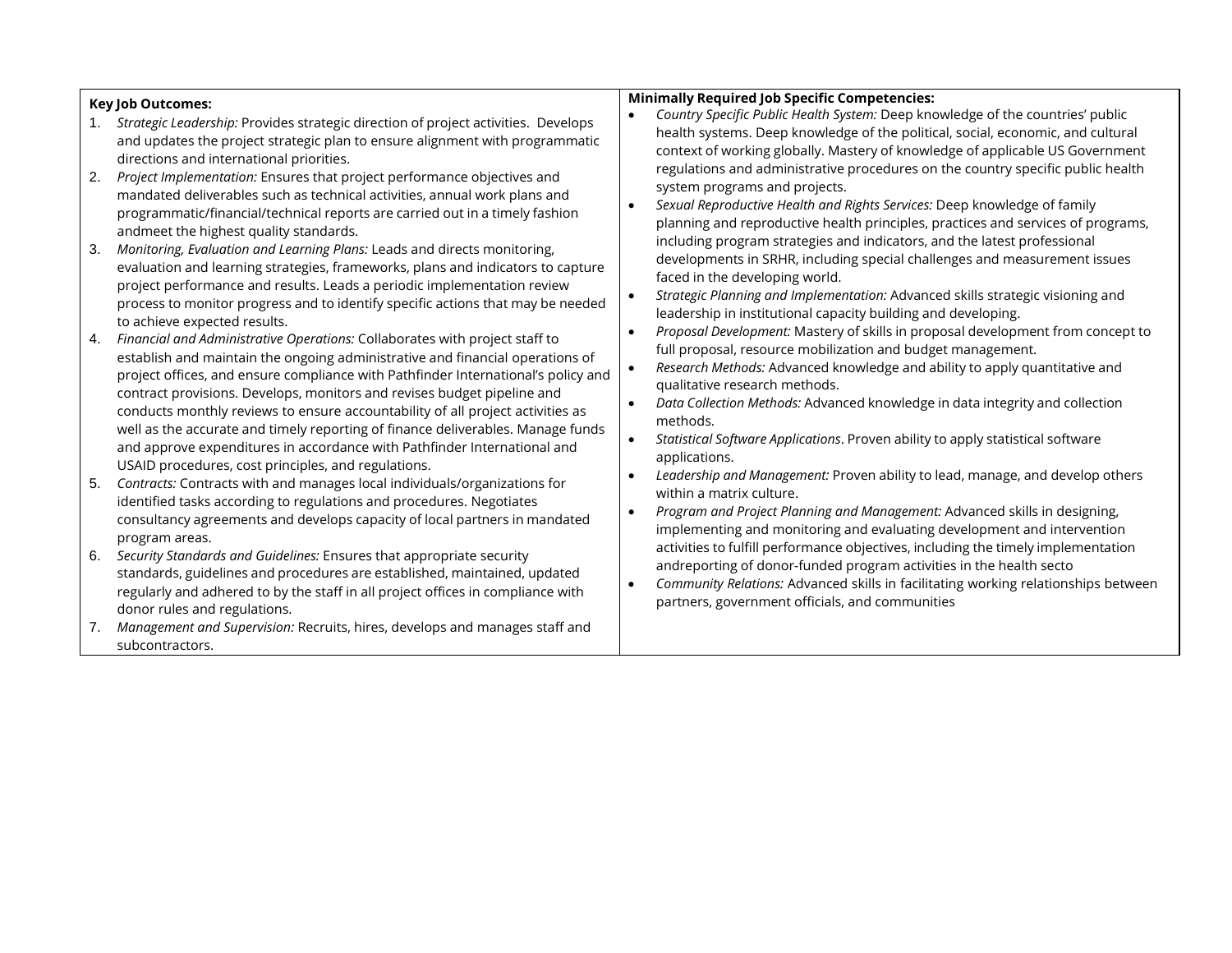| 8.  | Management Reports: Develops and presents timely financial, technical, and     | <b>Minimally Required Organizational Competencies:</b>                                           |
|-----|--------------------------------------------------------------------------------|--------------------------------------------------------------------------------------------------|
|     | operations reports and updates on the project progress and                     | Software Applications: Advanced knowledge of MS Excel, PowerPoint, Word and                      |
|     | difficulties. Documents project achievements for communications materials      | Outlook                                                                                          |
|     | such as the annual reports, brochures, and website updates.                    | Change Leadership: Ability to demonstrate a high degree of flexibility in managing<br>$\bullet$  |
| 9.  | Brand Ambassador: Cultivates and strengthens positive, productive              | change across a broad group of stakeholders in an inclusive manner.                              |
|     | relationships with donors, regulatory agencies, partners, and governmental     | Languages: Proven writing and speaking skills using local languages and English<br>$\bullet$     |
|     | agencies to ensure that Pathfinder International is consistently viewed as an  | language                                                                                         |
|     | effective implementing partner in meeting and achieving project targets.       | Communication and Influencing Skills: Proven ability to influence others, including<br>$\bullet$ |
| 10. | Proposals: Provides input and support to proposal teams in planning for and    | donor agencies and local partners, through diplomacy and proven oral and written                 |
|     | developing proposal submissions for project support.                           | communication skills.                                                                            |
|     |                                                                                | Presentation Skills: Proven ability to make presentations on results to small and<br>$\bullet$   |
|     |                                                                                | large groups.                                                                                    |
|     |                                                                                | Passion for Sexual and Reproductive Health: Demonstrated commitment to family<br>$\bullet$       |
|     |                                                                                | planning, reproductive health services, gender, maternal, child health services, and             |
|     |                                                                                | eradication of harmful traditional practices.                                                    |
|     |                                                                                | Self-Management and Teamwork: Ability to work independently or as a member ofthe<br>$\bullet$    |
|     |                                                                                | team, ability to work with people from different cultures, ability thrive in a matrix            |
|     |                                                                                | organization, ability to be detailed-oriented, and ability to manage stress effectively          |
|     |                                                                                | in a fast-pace environment.                                                                      |
|     |                                                                                | Matrix Management: Ability to thrive in a matrixed organization.                                 |
|     |                                                                                | Confidentiality: Ability to maintain confidentiality in work-related matters.                    |
|     | <b>Required Education, Training and Experience:</b>                            | <b>Other Information:</b>                                                                        |
|     | Master's degree (or equivalent) in public health, social sciences, health      | Travel required (at least 25%)                                                                   |
|     | systems, nursing administration, management, or a related advanced degree.     | Must be eligible to work in the US<br>$\bullet$                                                  |
|     | 10 years of experience designing and implementing health service delivery      | Uses cellular and desk phone; laptop or desktop computer<br>$\bullet$                            |
|     | strengthening projects, with five of these years spent managing large, complex |                                                                                                  |
|     | family planning projects while living in developing countries.                 |                                                                                                  |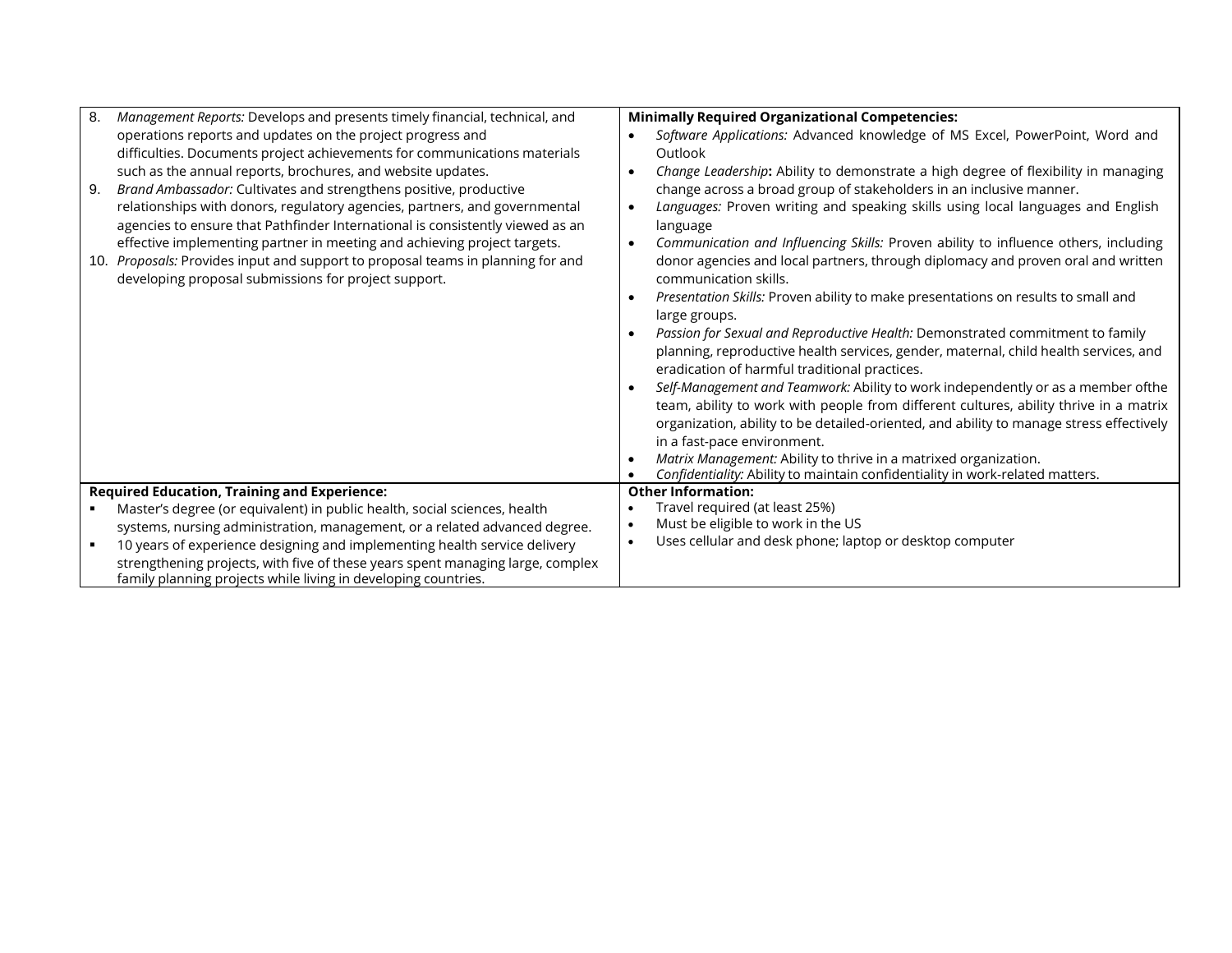### **3. PROJECT OFFICER – 48 vacancies**

| <b>Reports to:</b>               | <b>Classification:</b> |
|----------------------------------|------------------------|
| <b>Cluster Technical Manager</b> | Regular Fixed term     |
| <b>Grade Level: TZ-07</b>        | <b>Directs: None</b>   |
|                                  |                        |
|                                  |                        |

The program officer will be responsible for providing technical support to the Regional/Council Health Management Teams (R/CHMT) in the establishment, coordination and scaling up activities related to maternal and newborn emergency transportation system (M-Mama project) in the regions and districts. S/He will be expected to actively participate in the execution of project strategies, activities and development of tools and materials for the project. Will offer support to the regions and district to ensure that all activities are conducted in a timely manner / as planned. S/He will be expected to represent Pathfinder/ M-mama project in partners meetings at local and regional levels, advocate for co-funding and eventual total ownership of the EmTS by GoT through councils' own funds, leading to sustainability of interventions

**Summary of the job:** Coordinates the assigned program or project. Assists in implementing SRHR strategies and assists in the development of tools and materials for the program or project. Provides technical support to the regional offices and to partners. Represents the program or project in all SRHR related materials and tools development.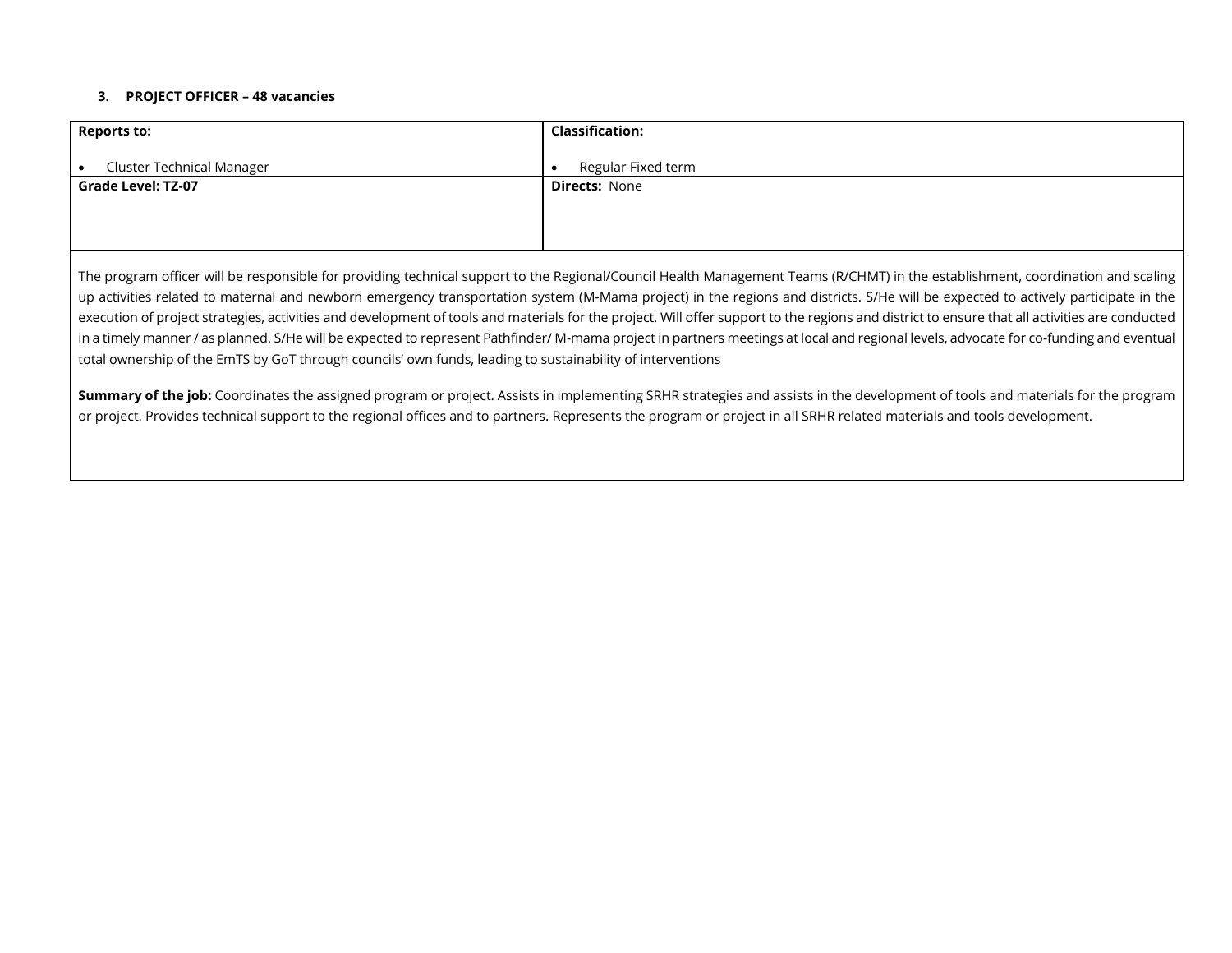|     | <b>Key Job Outcomes:</b>                                                                           | <b>Minimally Required Job-Specific Competencies:</b>                                      |
|-----|----------------------------------------------------------------------------------------------------|-------------------------------------------------------------------------------------------|
| 1.  | Strategic Plan and Budget Implementation: Works with LGAs and health facilities to                 | Country Specific Public Health System: Knowledge of Tanzania's public health<br>$\bullet$ |
|     | advocate for allocation of funds to support emergency transportation / emergency                   | system and referrals and linkages systems. Knowledge of LGA budgeting                     |
|     | referral using private taxis.                                                                      | process / CCHP planning process.                                                          |
| 2.  | Program Assessment, Measurement and Evaluation: Work with Monitoring Evaluation                    | Stakeholders' engagement: Experience of working with Councils/Regional                    |
|     | and Learning (MEL) team to conduct research and data gathering on significant                      | Health Management Teams(C/RHMTs) and engaging in LGA budgeting                            |
|     | and new developments.                                                                              | processes for the health sector                                                           |
| 3.  | Innovation: Identifies best practices in activities, recommends improvements for                   | Sexual and Reproductive Health and Rights Services: Foundational knowledge of             |
|     | program or project performance and assists in sharing innovative methods with                      | Maternal and Newborn services including project strategies on emergency                   |
|     | partners.                                                                                          | transportation/referrals and indicators.                                                  |
| 4.  | Technical Direction. Assists in the assessment, coordination and facilitation of provision $\cdot$ | Training Design, Development and Delivery: Ability to plan, coordinated/supervise         |
|     | of Basic Emergency Obstetrics and Newborn Care (BEmONC), Comprehensive                             | and deliver trainings and meetings to diverse groups.                                     |
|     | Emergency Obstetrics and Newborn Care (CEmONC) and emergency transportation                        | Data Processing: Foundational knowledge of data processing and HMIS tools.                |
|     | and referral systems in collaboration Council/Regional Health Management                           | PC Applications: Foundational knowledge of database and internet applications.            |
|     | Teams(C/RHMTs).                                                                                    |                                                                                           |
| 5.  | Project and Management Reporting. Participate in writing and Reviews of quarterly                  | <b>Minimally Required Organizational Competencies:</b>                                    |
|     | and annual project progress reports and gives constructive feedback on project                     | Software Applications: Foundational knowledge of Microsoft Office applications,           |
|     | and Implementation. Assists in the development and delivery of presentations                       | including MS Word, Outlook and PowerPoint.                                                |
|     | related to the project's activities. Timely submits a completed consolidated report                | Project Management Planning and Management: Ability to plan and manage cross-             |
|     | to MEL team.                                                                                       | functional initiatives for assigned projects.                                             |
| 6.  | Meeting and Forum Attendance. Attends relevant meetings as well as forums to foster                | Analysis and Sound Judgement: Foundational analytical and trouble shooting                |
|     | and enhance collaboration and sharing of new and improved approaches, methods                      | skills. Ability to make sound judgments. Ability to improve processes, promote            |
|     | and ideas. Uses these platforms and forums to advocate for allocation of resources                 | excellence and demonstrate accuracy and thoroughness.                                     |
|     | to support Emergency transportation systems.                                                       | Languages: Proven ability to write and speak fluently using kiswahili and                 |
| 7.  | Publications: Assists with coordinating publication of research findings, technical                | English languages.                                                                        |
|     | reviews and the development of manuals and guidelines for project related                          | Communication: Advanced oral and written communication skills using                       |
|     | activities.                                                                                        | different forms of media. Ability to translate complex concepts to individuals            |
| -8. | Product Development. Develops collaborative linkages and participate in                            | at all levels. Ability to speak across a range of technical issues within                 |
|     | coordination of publication of concept papers and proposals related to the SRHR                    | individual's area of expertise and service skills.                                        |
|     | program. Coordinate with regions and district teams to develop field work plans                    | Organization, Planning and Multi-tasking: Advanced organizational and planning            |
|     | to support councils on development of focused maternal health Comprehensive                        | skills, project planning and management skills. Ability to set priorities, meet           |
|     | Councils Health Plan (CCHP) interventions and budgets.                                             | deadlines                                                                                 |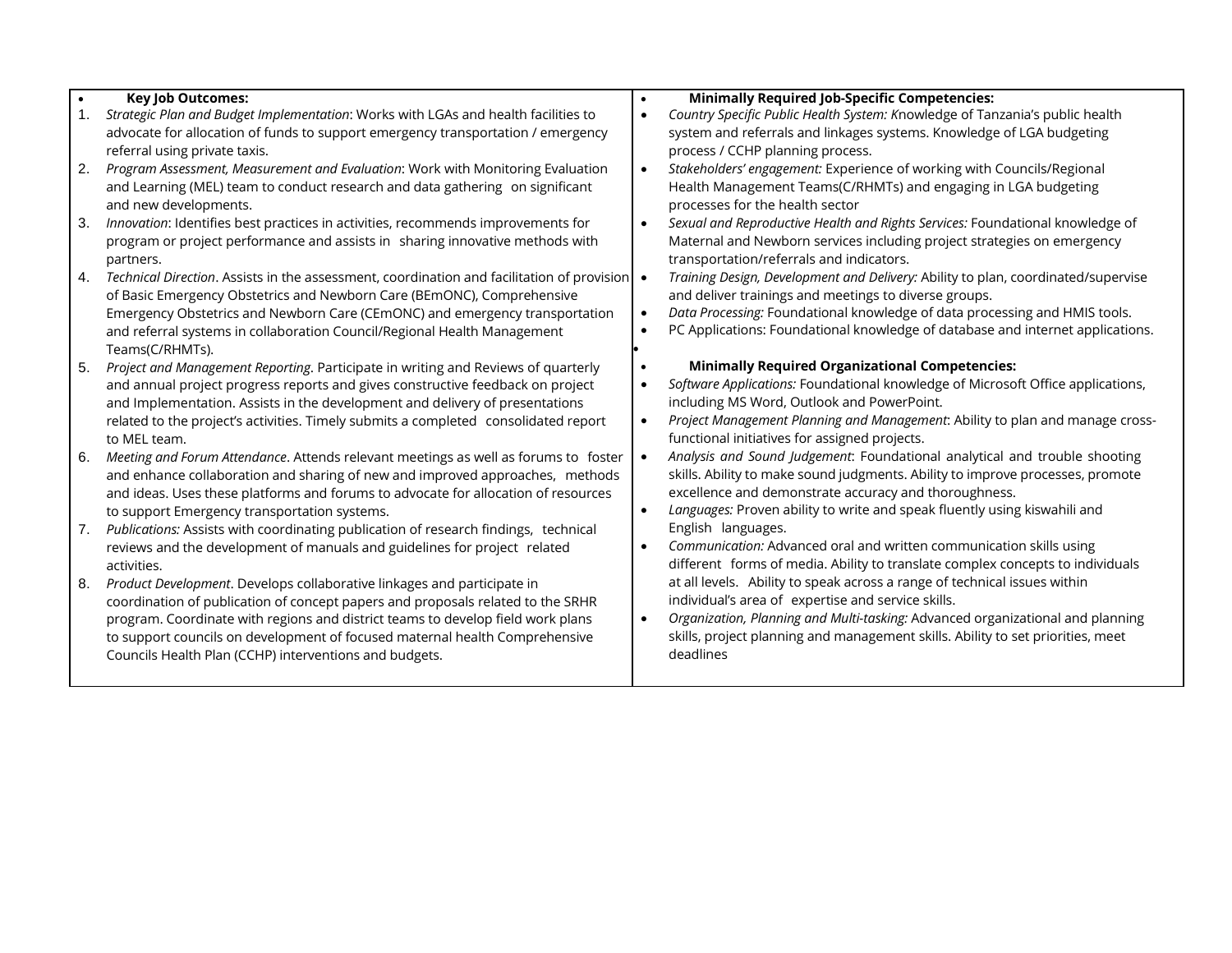| Project Management and Participation: Participates in cross-<br>9.<br>functional project teams and partners activities. | Passion for Sexual and Reproductive Health Services: Commitment to family planning,<br>reproductive health services, gender, maternal, child health services, and eradication of<br>harmful traditional practices<br>Influencing and Customer Service Skills: Ability to influence using diplomacy skills with<br>key stakeholders. Advanced customer deadlines and multi-task with minimal<br>supervision. Proven ability to coordinate activities.<br>• Self-Management and Teamwork: Ability to work independently or as a member of the team,<br>ability to be detailed-oriented and consistently accurate, ability to manage stress<br>effectively in a fast-paced environment, and ability to quickly learn new systems,<br>processes and procedures and adapt local practices to global standards.<br>• Matrix Management: Ability to thrive in a matrixed organization.<br>• Confidentiality: Ability to maintain confidentiality on work-related issues. |
|-------------------------------------------------------------------------------------------------------------------------|-------------------------------------------------------------------------------------------------------------------------------------------------------------------------------------------------------------------------------------------------------------------------------------------------------------------------------------------------------------------------------------------------------------------------------------------------------------------------------------------------------------------------------------------------------------------------------------------------------------------------------------------------------------------------------------------------------------------------------------------------------------------------------------------------------------------------------------------------------------------------------------------------------------------------------------------------------------------|
|                                                                                                                         | Pathfinder's commitment to Child safeguarding:                                                                                                                                                                                                                                                                                                                                                                                                                                                                                                                                                                                                                                                                                                                                                                                                                                                                                                                    |
|                                                                                                                         | Pathfinder is responsible to ensure staff, operations, and programms do no harm to children. That is,<br>they do not expose children to the risk of harm and abuse, and that any concerns the organization<br>has about children's safety within the communities in which they work are reported to the<br>appropriate authorities. It also means deliberate steps that PI takes to prevent abuse of children in all<br>areas of operation through implementing child safeguarding initiatives with the local communities<br>and governments to make environments safe for children.                                                                                                                                                                                                                                                                                                                                                                              |
| <b>Minimally Required Education, Training and Experience:</b>                                                           | <b>Other Information:</b>                                                                                                                                                                                                                                                                                                                                                                                                                                                                                                                                                                                                                                                                                                                                                                                                                                                                                                                                         |
| Advanced Diploma or Degree or higher in related field                                                                   | Travel required (50% or more)                                                                                                                                                                                                                                                                                                                                                                                                                                                                                                                                                                                                                                                                                                                                                                                                                                                                                                                                     |
| 4 years related experience, including work in<br>SRHR services.                                                         | Uses cellular and desk phone; laptop or desktop computer<br>$\bullet$                                                                                                                                                                                                                                                                                                                                                                                                                                                                                                                                                                                                                                                                                                                                                                                                                                                                                             |
| implementing<br>Experience<br>of<br>advocacy                                                                            |                                                                                                                                                                                                                                                                                                                                                                                                                                                                                                                                                                                                                                                                                                                                                                                                                                                                                                                                                                   |
| activities at LGA and R/CHMT levels.                                                                                    |                                                                                                                                                                                                                                                                                                                                                                                                                                                                                                                                                                                                                                                                                                                                                                                                                                                                                                                                                                   |
| Prefer: Sound Experience in working with                                                                                |                                                                                                                                                                                                                                                                                                                                                                                                                                                                                                                                                                                                                                                                                                                                                                                                                                                                                                                                                                   |
| government AND knowledge of LGA budgeting and                                                                           |                                                                                                                                                                                                                                                                                                                                                                                                                                                                                                                                                                                                                                                                                                                                                                                                                                                                                                                                                                   |

#### **4. DRIVER – 4 vacancies**

| <b>Reports to:</b><br>Human Resources and Administration Manager                                                                                                                                         | <b>Classification:</b><br>Regular Full-time |  |  |
|----------------------------------------------------------------------------------------------------------------------------------------------------------------------------------------------------------|---------------------------------------------|--|--|
| <b>Grade Level: TZ-03</b>                                                                                                                                                                                | Directs:                                    |  |  |
|                                                                                                                                                                                                          | None                                        |  |  |
| Summary: Ensures that assigned vehicles are properly driven and maintained to effectively support implementation of program activities at the local level. Provides<br>back upsupport to Administration. |                                             |  |  |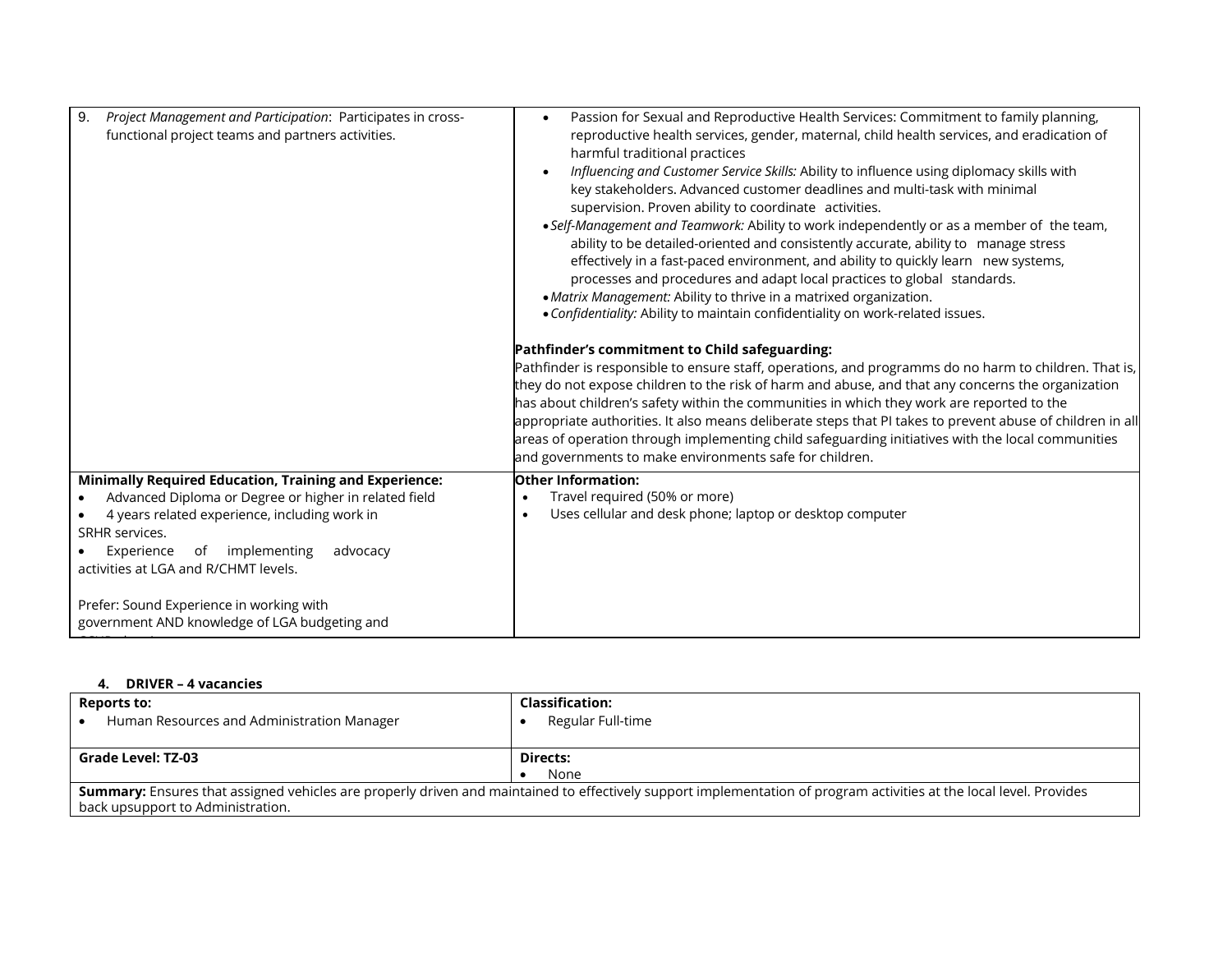|    | <b>Key Job Outcomes:</b>                                                    | <b>Minimally Required Job-Specific Competencies:</b> |                                                                                              |  |
|----|-----------------------------------------------------------------------------|------------------------------------------------------|----------------------------------------------------------------------------------------------|--|
|    | Vehicle Operations: Drives assigned Pathfinder vehicles to                  | Π                                                    | Motor Safety Regulations: Proven ability to drive vehicles safely and securelyaccording to   |  |
|    | authorized areaswhile adhering to Pathfinder and local                      |                                                      | country and local specific regulations                                                       |  |
|    | regulations.                                                                | П                                                    | Vehicle Maintenance: Proven ability to check vehicles to ensure they areoperational,         |  |
| 2. | Vehicle Safety and Security: Ensures that designated vehicles               |                                                      | road worthy and safe.                                                                        |  |
|    | are fully operational, licensed and insured as required by law.             | ▯                                                    | Record Keeping: Advanced knowledge of completing required logs for mileagetraveled in        |  |
|    | Ensures that designatedvehicles are well maintained and are                 |                                                      | assigned vehicles.                                                                           |  |
|    | serviced appropriately. Ensures that all passengers are                     |                                                      |                                                                                              |  |
|    | securely belted up before embarking on any trip. Reports any                |                                                      | <b>Minimally Required Organizational Competencies:</b>                                       |  |
|    | accident or defect of the vehicle to the supervisor of record.              | П                                                    | Software Applications: Foundational knowledge of Word and Outlook.                           |  |
| 3. | Daily Pre-Checks: Conducts daily pre-inspection tests on the                | П                                                    | Languages: Foundational writing and speaking skills using local language andEnglish          |  |
|    | assigned vehicle, including oil level, water levels, tire pressure,         |                                                      | language.                                                                                    |  |
|    | brake fluid level and the like.                                             | П                                                    | Communication: Foundational oral and written communication skills different formsof media.   |  |
| 4. | Vehicle Mileage Records: Accurately records mileage in the log              | ▯                                                    | Project Planning and Management: Foundational skills in project planning, coordination,      |  |
|    | book. Submitsmonthly mileage summary to Finance.                            |                                                      | monitoring and management.                                                                   |  |
| 5. | Courier Services: Delivers mail using assigned vehicle.                     | П                                                    | Sexual and Reproductive Health and Rights Services: Foundational knowledge offamily planning |  |
| 6. | Inventory Coordination: Loads and unloads vehicle with                      |                                                      | and reproductive health principles, practices and services, including program strategies and |  |
|    | supplies. Sets andarranges supplies in store.                               |                                                      | indicators.                                                                                  |  |
| 7. | Project Management and Participation: Leads, manages or                     | Л                                                    | Passion for Sexual and Reproductive Health Services: Commitment to family planning,          |  |
|    | participates incross- functional project teams                              |                                                      | reproductive health services, gender, maternal, child health services, anderadication of     |  |
|    |                                                                             |                                                      | harmful traditional practices.                                                               |  |
|    |                                                                             | П                                                    | Influencing and Customer Service Skills: Foundational influencing and diplomacyskills.       |  |
|    |                                                                             |                                                      | Advanced customer service skills.                                                            |  |
|    |                                                                             | П                                                    | Organization, Planning and Multi-tasking: Foundational organizational and planning skills,   |  |
|    |                                                                             |                                                      | project planning and management skills. Ability to set priorities, meet deadlines and multi- |  |
|    |                                                                             |                                                      | task with minimal supervision.                                                               |  |
|    |                                                                             | П                                                    | Self-Management and Teamwork: Ability to work independently or as a member ofthe team,       |  |
|    |                                                                             |                                                      | ability to be detailed-oriented, and ability to manage stress effectively in a fast-paced    |  |
|    |                                                                             |                                                      | environment, ability to meet commitments in a timely manner,                                 |  |
|    |                                                                             | П                                                    | Matrix Management: Ability to thrive in a matrixed organization.                             |  |
|    | <b>Minimally Required Education, Training and Experience:</b>               | $\bullet$                                            | <b>Other Information:</b><br>Must be able to see 20/20 with corrective lenses if necessary   |  |
| Π. | Secondary School Diploma or equivalent<br>3 years' relevant work experience | $\bullet$                                            | Must have ability to drive the assigned vehicles                                             |  |